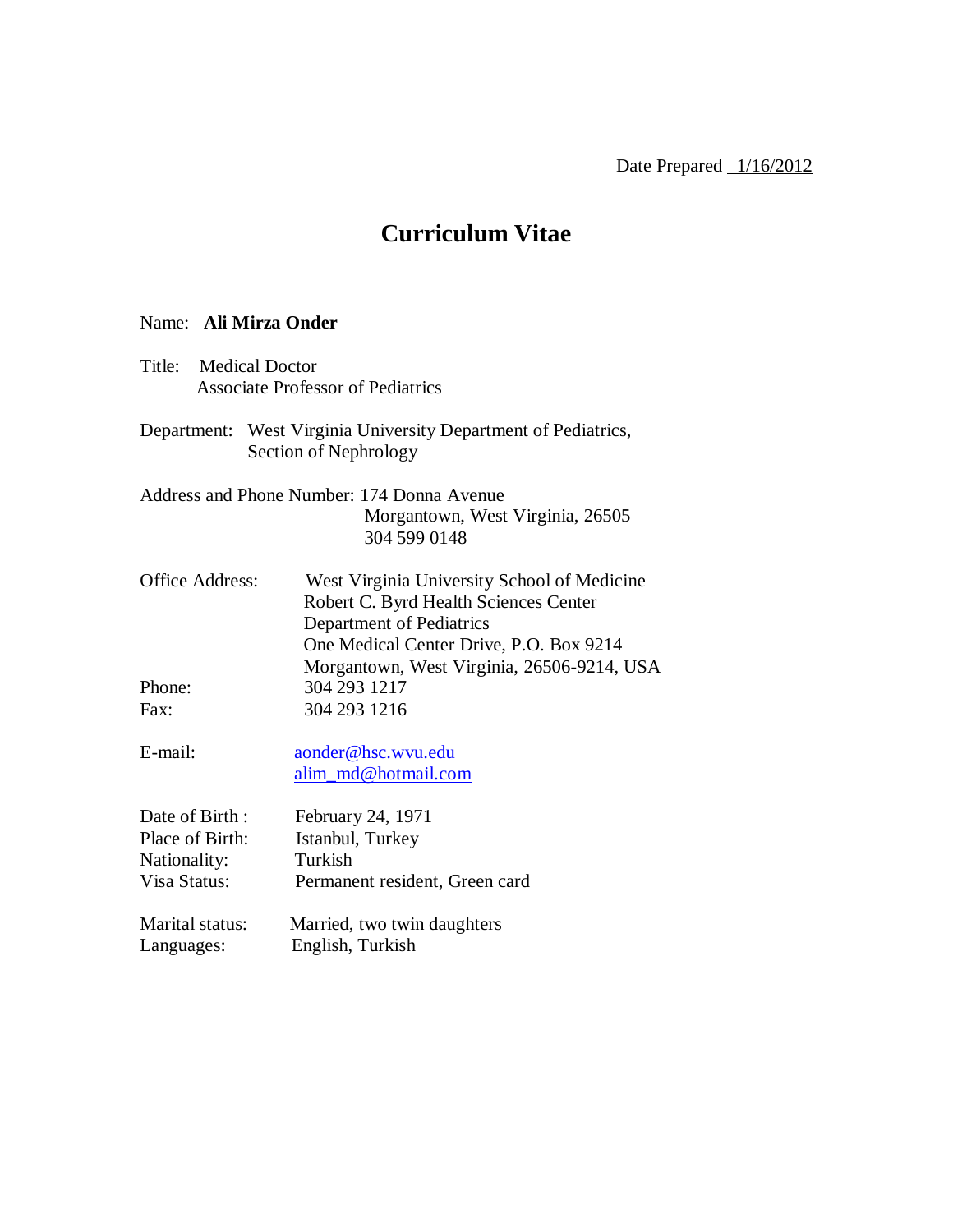# **Education:**

Medical School: Uludag University, Faculty of Medicine, Bursa, Turkey 1989- 1997, Doctor of Medicine

# **Clinical Training:**

*Pediatric Residency* ; Marmara University Hospital, Department of Pediatrics, Istanbul, Turkey 10/01/1997--- 04/01/2000

*Pediatric Internship and Residency* ; Miami Children's Hospital, Miami, Florida, USA 06/24/2000--- 06/30/2003

*Pediatric Nephrology Fellowship* ; University of Miami / Jackson Memorial Hospital , Department of Pediatric Nephrology, Miami, Florida, USA 07/01/2003--- 06/30/2006

**Licensure:** West Virginia Board of Medicine 22506

# **Certification:**

- 1- American Board of Pediatrics : Certified October 2003
- 2- Subspecialty Boards for Pediatric Nephrology: Certified April 2008

# **Appointments:**

07/2006 - 06/2011: Assistant Professor of Pediatrics, Section Chief, Pediatric Nephrology; West Virginia University / Ruby Memorial Hospital, Morgantown, West Virginia.

07/2011 - present: Associate Professor of Pediatrics, Section chief, Pediatric Nephrology; West Virginia University / Ruby Memorial Hospital, Morgantown, West Virginia.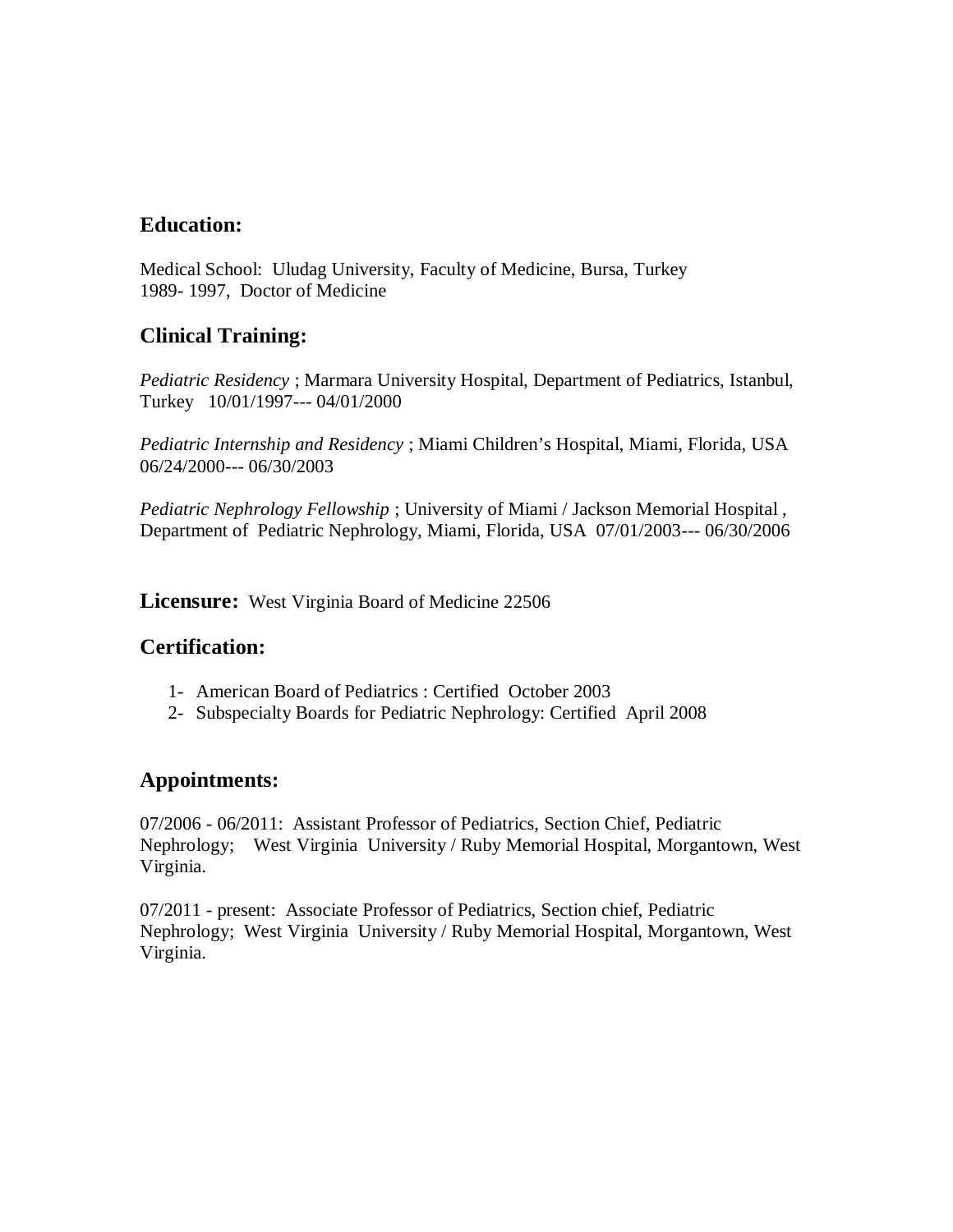### **Ad hoc Editing and Reviewing:**

- (1) Expert Review of Anti-Infective Therapy
- (2) Intensive Care Medicine Journal
- (3) Nephron
- (4) BMJ Gastroenterology
- (5) European Journal of Peadiatric Neurology
- (6) The Tohoku Journal of Experimental Medicine
- (7) Pediatric Nephrology
- (8) Clinical Journal of American Society of Nephrology
- (9) Pediatric Transplantation
- (10) American Journal of Kidney Disease

### **Publications:**

- 1- **Onder AM,** Billings AA, Chandar J, Francoeur D Simon N, Abitbol C, Zilleruelo G. **PREFABL:** Predictors of Failure of Antibiotic Locks for Treatment of Catheter-Related Bacteremia. Nephrology, Dialysis, Transplantation. 2010; 25(11):3686-93
- 2- **Onder AM,** Chandar J, Billings AA, Simon N, Gonzalez J, Francoeur D, Abitbol C, Zilleruelo G. Prophylaxis of catheter-related bacteremia using tissue fibrinogen activator-tobramycin locks. Pediatric Nephrology. 2009;24(11):2233-2243
- 3- **Onder AM,** Chandar J, Billings AA, Diaz R, Francoeur D, Abitbol C, Zilleruelo G. Chlorhexidine-based antiseptic solutions effectively reduce catheter-related bacteremia. Pediatric Nephrology. 2009;24(9):1741-1747
- 4- **Onder AM,** Chandar J, Coakley S, Francoeur D, Abitbol C, Zilleruelo G. Controlling the exit site infections- Does it decrease the incidence of catheter related bacteremia in children on hemodialysis? Hemodialysis International. 2009; 13:11-18
- 5- **Onder AM**, Chandar J, Billings AA, Simon N, Diaz R, Francoeur D, Abitbol C, Zilleruelo G. Comparison of early versus late use of antibiotic locks in the treatment of catheter-related bacteremia. Clinical Journal of American Society of Nephrology. 2008;3:1048-1056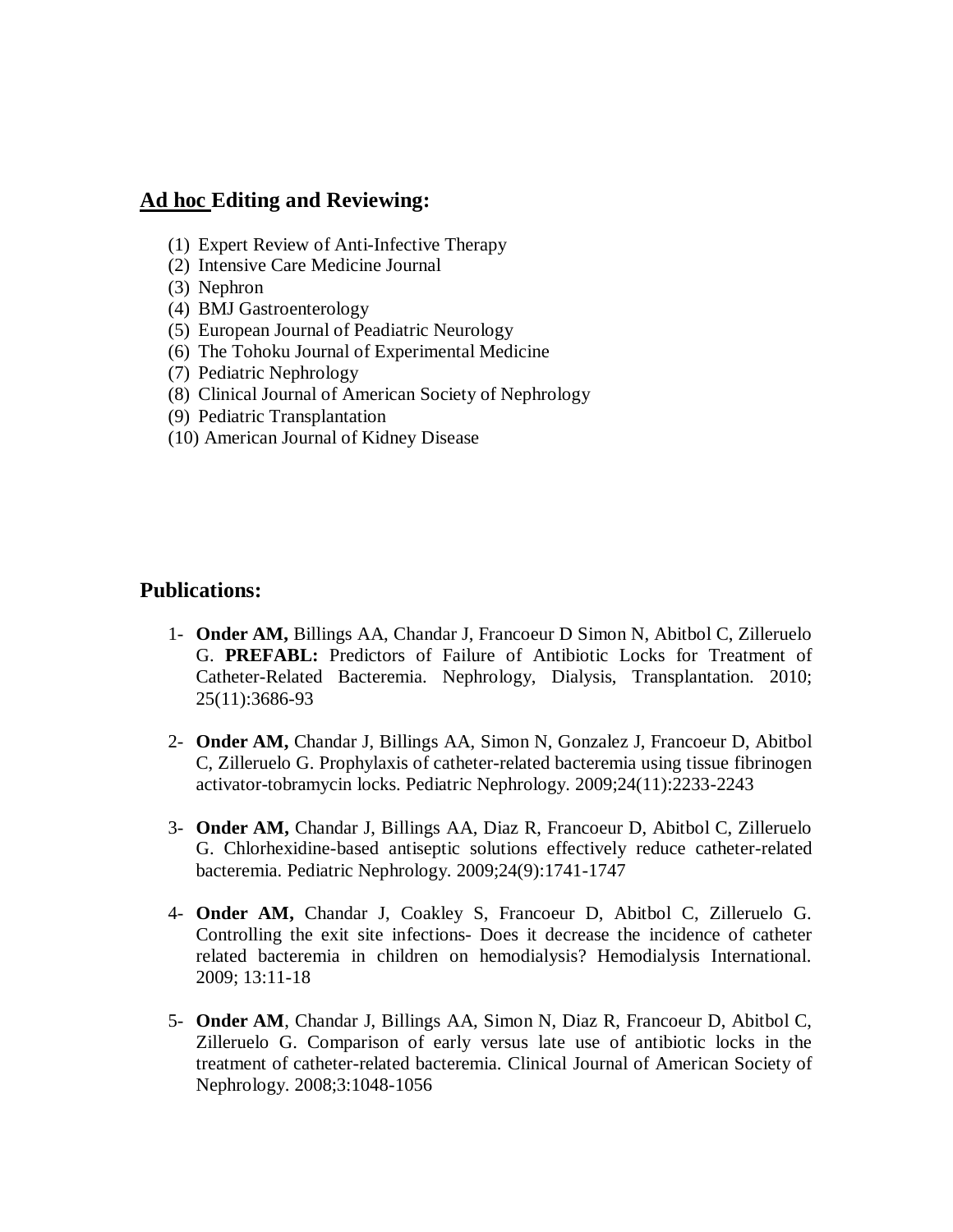- 6- **Onder AM**, Chandar J, Simon N, Diaz R, Nwobi O, Abitbol CL, Zilleruelo G. Comparison of tissue plasminogen activator-antibiotic locks with heparinantibiotic locks in children with catheter-related bacteremia. Nephrology Dialysis Transplantation 2008;23: 2604-2610
- 7- **Onder AM**, Chandar J, Simon N, Saint-Vil M, Francoeur D, Nwobi O, Abitbol C, Zilleruelo G. Treatment of catheter-related bacteremia with tissue plasminogen activator-antibiotic locks. Pediatric Nephrology 2008;28:457-464
- 8- **Onder AM**, Lopez R, Teomete U, Francouer D, Bhatia R, Nwobi O, Hizaji R, Chandar J, Abitbol C, Zilleruelo G. Posterior reversible encephalopathy in the pediatric renal population. Pediatric Nephrology 2007;22:1921-1929
- 9- **Onder AM**, Chandar J, Saint-Vil M, Lopez-Mitnik G, Abitbol C, Zilleruelo G. Catheter survival and comparison of catheter exchange methods in children on hemodialysis. Pediatric Nephrology 2007;22:1355-1361
- 10- **Onder AM**, Kato T, Simon N, Rivera-Hernandez M, Chandar J, Montane B, Francoeur D, Salvaggi G, Tzakis AG, Zilleruelo G. Prevention of catheter-related bacteremia in pediatric intestinal transplantation/ short gut syndrome children with long-term central venous catheters. Pediatr Transplantation. 2007; 11:87-93
- 11- **Onder AM**, Chandar J, Coakley S, Abitbol C, Montane B, Zilleruelo G. Predictors and outcome of catheter-related bacteremia in children on chronic hemodialysis. Pediatr Nephrol. 2006; 21: 1452-1458
- 12- Abitbol CL, Chandar J, **Onder AM**, Nwobi O, Montane B, Zilleruelo G. Profiling proteinuria in pediatric patients. Pediatr Nephrol. 2006;21:995-1002
- 13- **Onder AM**. An Alternative Model for Medical Education (1996) Medical Trainer's Symposium Book ( Istanbul/ Turkey) 42-44

#### **Abstracts and Case Reports:**

1- **Onder AM.** Renal mass in a child = Wilm's tumor; Not anymore! Advances in Treating Renal Cell Carcinoma. 2008;1: 10-13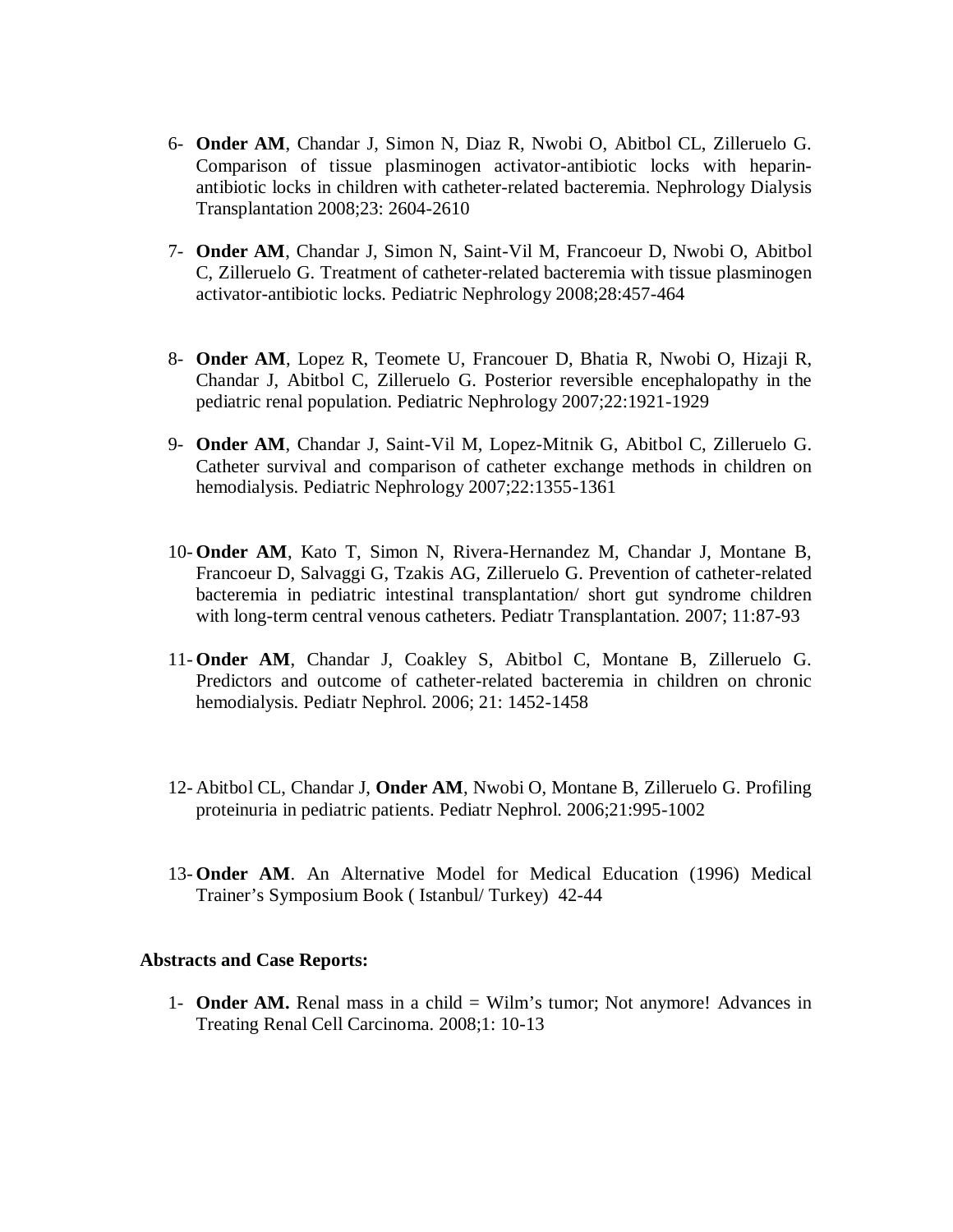- 2- **Onder AM**, Espinoza V, Berho ME, Chandar J, Zilleruelo G, Abitbol C. Acute renal failure due to phenazopyridine (Pyridium®) overdose: case report and review of the literature. Pediatr Nephrol. 2006: 21:1760-1764
- 3- **Onder AM**, Teomete U, Argani P, Toledano S, Zilleruelo G, Rodriguez MM. PRCC-TFE3 Renal cell carcinoma in a boy with a history of contralateral mesoblastic nephroma. Pediatr Nephrol. 2006; 21:1471-1475
- 4- **Onder AM,** Reeves-Garcia J. The Endoscopic and Computed Tomograhic Appearance of Burkitt's Lymphoma of the Stomach with Follow-up Studies. Int Pediatr. 2003; 12:55-57
- 5- **Onder AM**, Mas M, Pereira C, et al. Management of Dilated Cardiomyopathy in Children with End-Stage Renal Disease (2002) J Am Soc Nephrol 13 (9) Abstracts issue: PUB026.

# **Seminar and Symposia Presented:**

### **PREP The Course / AAP Courses**

- **Practical Pediatrics: Amelia Island 11/2011**
- **PREP: Pediatric nephrology review; Costa Mesa 06/2011**
- **Practical Pediatrics; Williamsburg 12/2010**
- **PREP: Pediatric nephrology review; Pittsburgh 09/2010**
- **PREP:** Pediatric nephrology review; Anaheim 06/2010

# **Teaching:**

### **Tropical Medicine Course, WVU**

■ Management of Diarrhea and Acute Dehydration: Fast and Furious; 07/2008, 06/2009, 06/2010, 06/2011

### **Grand Rounds;**

- Vesicoureteral reflux; Show me the money;  $03/2007$
- Ambulatory Blood Pressure Monitoring; 03/2009: Department of Pediatrics; 12/2010: Department of Medicine
- Proteinuria in the Twenty-First Century; 10/2009: Renal Grand Rounds; 04/2010: Department of Pediatrics
- Hematuria; A Bloody Topic for the Nephrologist; 10/2007; Annual Hal Wanger Conference
- Pediatric and Adolescent Hypertension; 09/2008; Department of Family Medicine
- Henoch-Schoenlein Purpura; 09/2009: Department of Student Health;